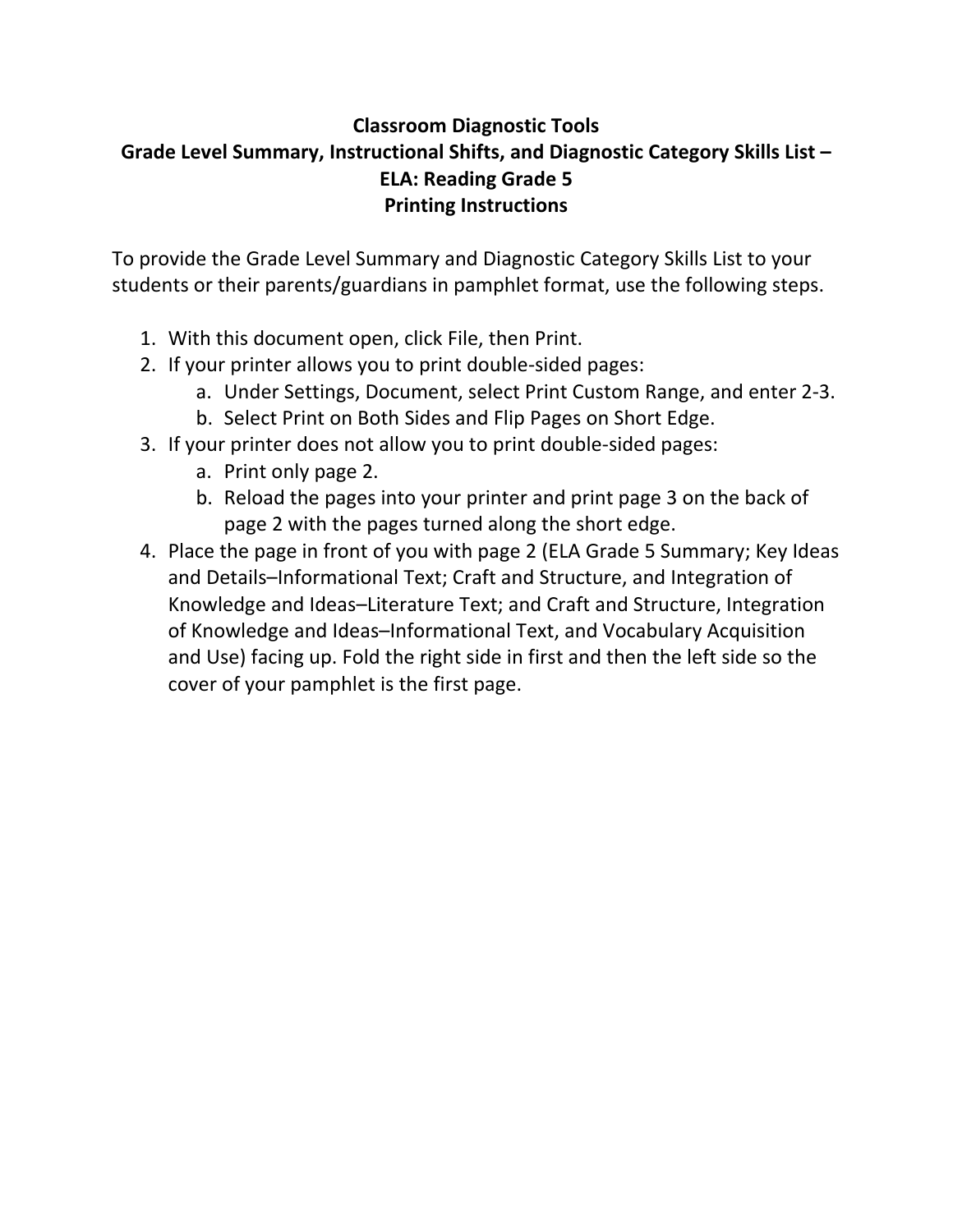#### **ELA Grade 5 Summary**

In fifth grade, students broaden and deepen their understanding of informational and literary text through comparing and contrasting. Students reflect on their skills and adjust their comprehension and vocabulary strategies to become better readers. They use textual evidence and quote accurately to support their analyses and interpretations. Using evidence from multiple texts, students discuss, reflect, and respond to <sup>a</sup> wide variety of literary genres and informational text. Students read for pleasure, choosing books based on personal preference, topic, genre, theme, or author. Students develop <sup>a</sup> strong personal voice in their writing beginning in fifth grade. This is demonstrated by the way they sometimes inject humor into their narratives and support their opinions with credible reasons. Students use precise, specialized vocabulary appropriately in content‐area writing. Students develop their writing craft with an emphasis on pacing and an awareness of style. They experiment with sentence length and complex sentence structures and vary leads and endings. Students are able to summarize and synthesize important works to include in their compositions.

(Adapted from Washington State's Essential Academic Learning Requirements)

#### **Key Ideas and Details—Informational Text**

- $\bullet$  Quote from text to support inferences or generalizations.
- $\bullet$  Determine main ideas and their support.
- . • Summarize text.
- $\bullet$  Explain relationships between ideas based on information.

#### **Craft and Structure, and Integration of Knowledge and Ideas—Literature Text**

- Describe the influence of point of view.
- $\bullet$ Describe author's purpose.
- $\bullet$  Compare similar approaches to themes and topics.

**Craft and Structure, and Integration of Knowledge and Ideas—Informational Text**

- . Analyze multiple accounts of the same event or topic.
- Compare structure of texts and text features.
- Analyze author's use of reasons and evidence.
- . Interpret information from several texts.
- Interpret text features and their connections to text.

#### **Vocabulary Acquisition and Use**

- . Determine meaning of words or phrases.
- 0 Interpret figurative language.